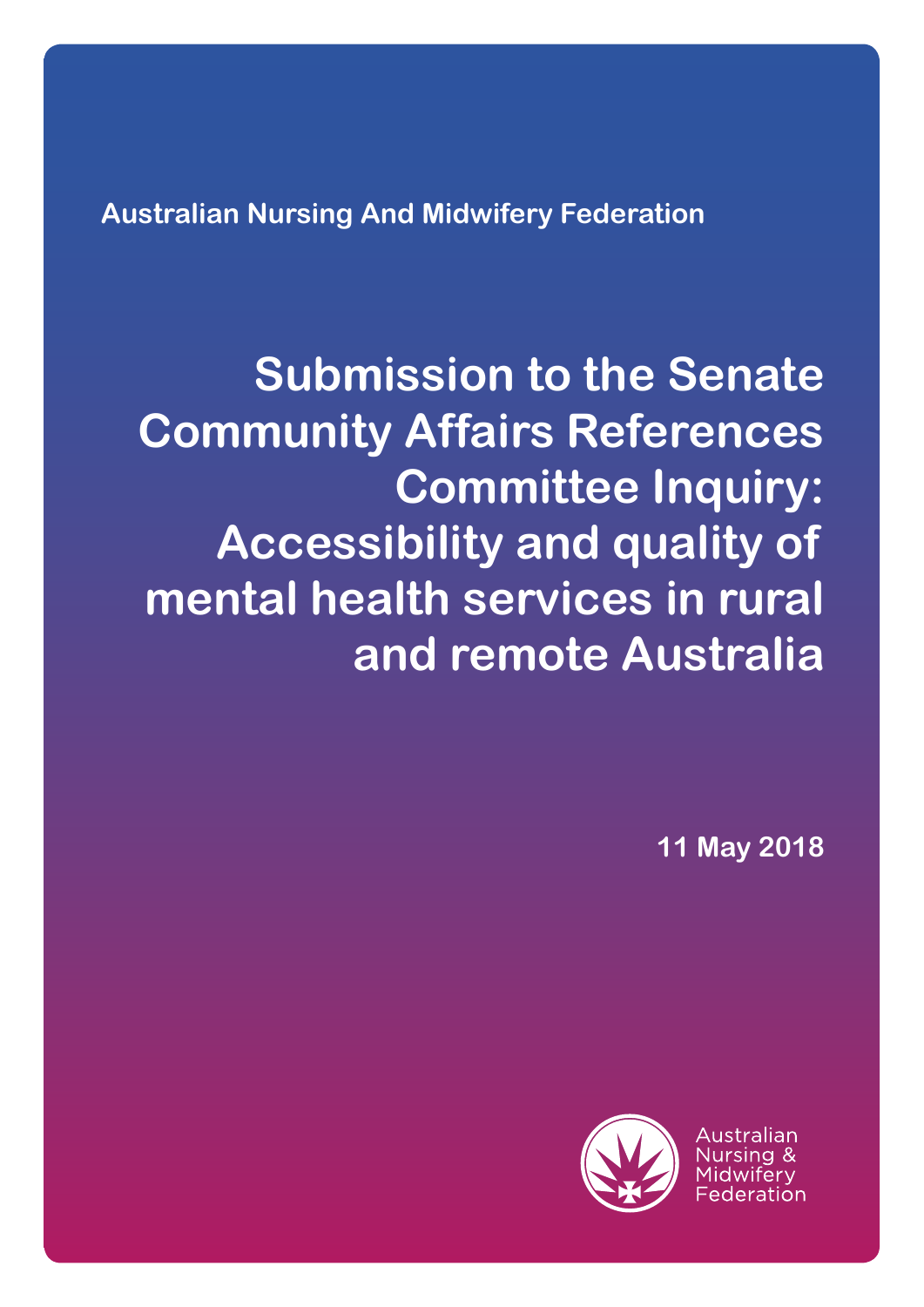

Australian Nursing and Midwifery Federation

**Annie Butler A/Federal Secretary**

**Lori-anne Sharp Federal Vice President**

**Australian Nursing and Midwifery Federation Level 1, 365 Queen Street, Melbourne VIC 3000 T: 03 9602 8500 F: 03 9602 8567 E:anmffederal@anmf.org.au W: www.anmf.org.au**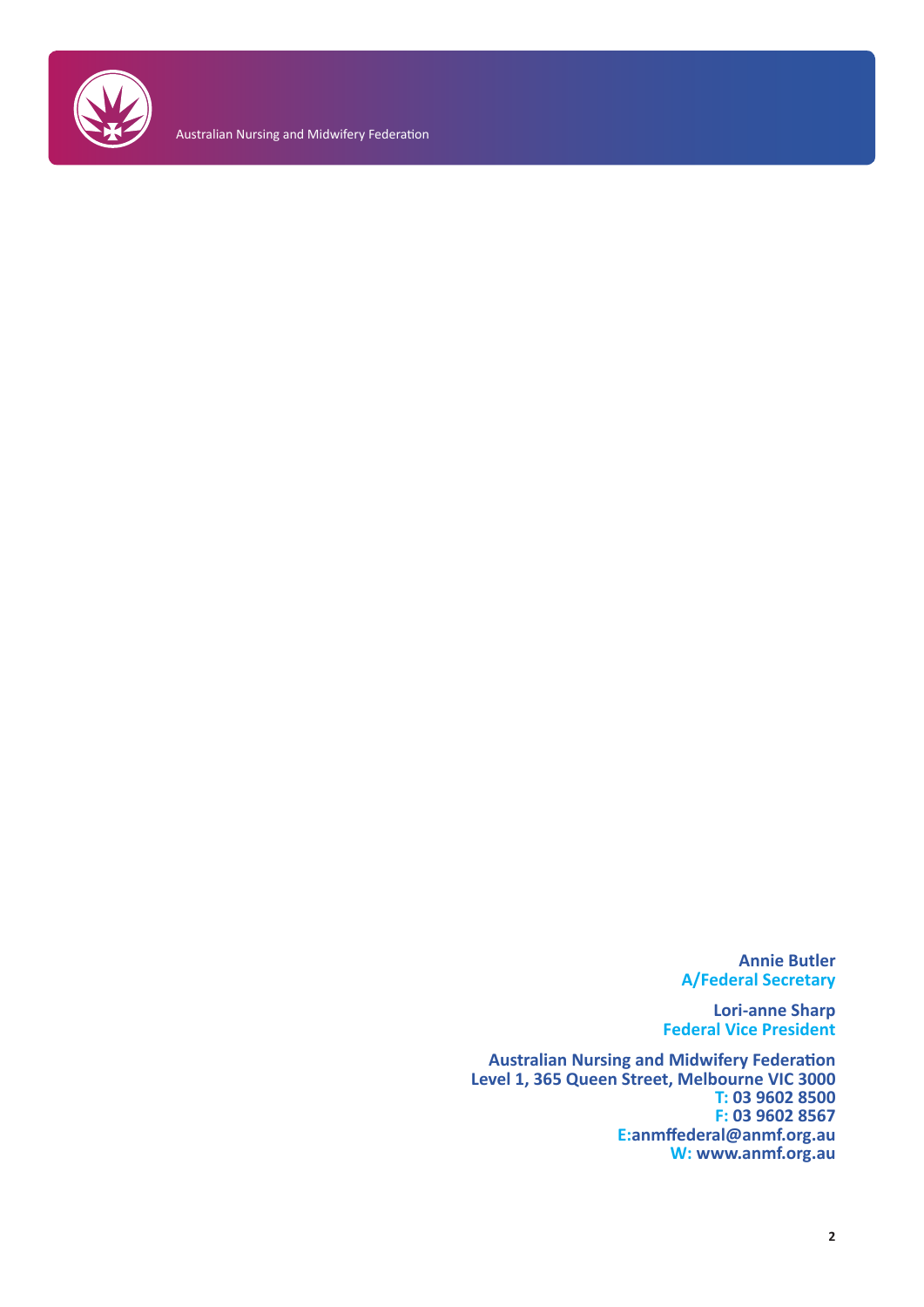

# **Introduction**

The ANMF is Australia's largest national union and professional nursing and midwifery organisation. In collaboration with the ANMF's eight state and territory branches, we represent the professional, industrial and political interests of more than 268,500 nurses, midwives and carers across the country.

Our members work in the public and private health, aged care and disability sectors across a wide variety of urban, rural and remote locations. We work with them to improve their ability to deliver safe and best practice care in each and every one of these settings, fulfil their professional goals and achieve a healthy work/life balance.

Our strong and growing membership and integrated role as both a professional and industrial organisation provide us with a complete understanding of all aspects of the nursing and midwifery professions and see us uniquely placed to defend and advance our professions.

Through our work with members we aim to strengthen the contribution of nursing and midwifery to improving Australia's health and aged care systems, and the health of our national and global communities.

A large proportion of ANMF members currently practise in rural and remote areas of Australia. Being at the fore-front of care in these locations our members are often the first health professionals to recognise, assess and provide early intervention for mental health issues. ANMF members who are registered nurses and nurse practitioners – are among those who have undertaken further studies to obtain post graduate qualifications for, and may practice exclusively in, mental health. Wherever nurses or midwives practice in rural and remote settings, they are cognisant of the workforce and supportive infrastructure challenges of delivering mental health services to non-metropolitan communities.

The ANMF, therefore, welcomes the opportunity to provide advice to the Senate Inquiry into Accessibility and quality of mental health services in rural and remote Australia. Of the seven terms of reference for this Inquiry, the ANMF submission will primarily address points (c) the nature of the mental health workforce, (d) the challenges of delivering mental health services in the regions, and, (f) opportunities that technology presents for improved service delivery.

## **Summary statement**

The preparatory education for nurses and midwives contains a mental health component - both theoretical and clinical practice – at an initial level. The scope of practice of all nurses and midwives, therefore, enables initial assessment of presenting mental health problems, and awareness of early interventions including referral for acute and on-going management. Of importance, nurses and midwives are able to undertake assessment of concomitant physical health issues, which may be contributory factors in mental ill health.

In order to build mental health knowledge capacity in the nursing and midwifery workforce in rural and remote areas the following are essential:

- Continuing professional development opportunities should be available (both time release and funding) for the on-going updating of mental health knowledge base for all nurses and midwives.
- Enabling the expansion of knowledge base by undertaking post graduate mental health courses to equip nurses and midwives for context specific mental health practice.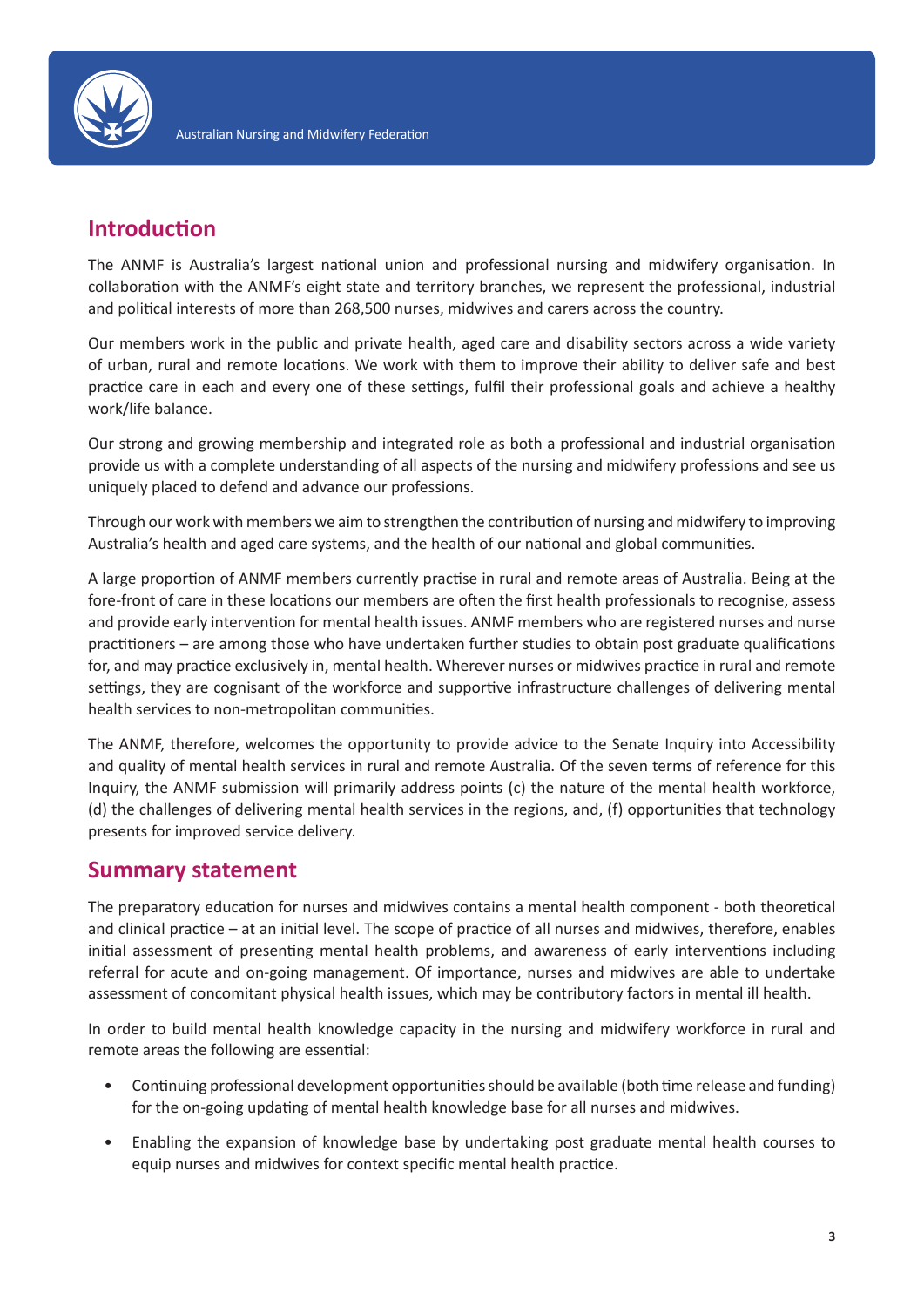

- Targeted quarantined scholarships for mental health study at postgraduate level for registered nurses, and for nurse practitioners, to work in rural and remote areas.
- Provision of positions for mental health nurse practitioners with funding models which broaden access for people seeking mental health care and which facilitate viable and sustainable practice operation.

## **Preamble**

A*ll health care has an inherent mental health component. The provision of quality health care involves an holistic approach to the needs of the individual which incorporates their mental, psychological, environmental, cultural, spiritual, physical health and well-being.* 

*All individuals requiring mental health care are entitled to receive care at the facility that best addresses their needs. Health service catchment areas and funding systems should not impede access to care.1*

As noted in these excerpts from the ANMF policy on mental health<sup>2</sup> all health care has an inherent mental health component. Accordingly, the curricula for the preparatory education of the nursing and midwifery professions includes a requirement for study of the national health priorities 'mental health' and 'the indicators for mental health'.<sup>3</sup> Happell et al (2015),<sup>4</sup> highlight that the capacity to respond to people experiencing significant mental health challenges is an essential skill that all nursing graduates require. The currently accredited curricula is preparing nurses for comprehensive mental health nursing practice.

An understanding of mental health by all nurses and midwives is important, too, because they practice in health care settings across all geographical areas, and are in fact the most prevalent health professionals in rural and remote Australia.<sup>5</sup> This becomes more meaningful in light of the fact that a) not only are mental health professionals in short supply generally, the more remote one travels, their numbers decrease significantly,<sup>6</sup> and, b) that while the prevalence of mental illness for people in rural and remote Australia is similar to that in metropolitan centres, the impact of such illness on rural and remote communities is much greater.<sup>7</sup> In addition, among Australia's First Peoples, "mental disorders are the second leading cause of disease burden… after cardiovascular disease".<sup>8</sup> Along with nurses in remote areas, Aboriginal Health Practitioners/Workers practice in Aboriginal and Torres Strait Islander communities, and some of these Indigenous practitioners/ workers have undertaken mental health studies.

According to the Australian Institute of Health and Welfare (AIHW)<sup>9</sup> people who live in rural and remote parts of Australia generally experience an inferior health status to those living in major cities. The AIHW identifies

2 Ibid.

7 Ibid. p.6.

<sup>1</sup> Australian Nursing and Midwifery Federation. 2015. ANMF Policy: Mental health nursing care. Available at: http://anmf.org.au/documents/policies/P\_Mental\_ Health\_Nursing\_Care.pdf

<sup>3</sup> Australian Nursing and Midwifery Accreditation Council Accreditation Standards for Registered nurses, Enrolled nurses and Midwives. Available at: https://www. anmac.org.au/standards-and-review

<sup>4</sup> Happell, B., Wilson, R., and McNamara, P. 2015. Undergraduate mental health nursing education in Australia: More than Mental Health First Aid. Collegian (2015) 22, 433-438.

<sup>5</sup> Health Workforce Australia 2014: Australia's Future Health Workforce – Nurses Detailed. Available at: http://www.health.gov.au/internet/main/publishing.nsf/Content/australias-future-health-workforce-nurses p.23.

<sup>6</sup> Australia. Department of Health. The Fifth national mental health and suicide prevention plan. Canberra: DoH, 2017. Available at http://www.coaghealthcouncil.gov. au/Publications/Reports p.6.

<sup>8</sup> Isaacs, AN., Pyett, P., Oakley-Browne, M.A., Gruis, H., and Waples-Crowe, P. Barriers and facilitators to the utilisation of adult mental health services by Australia's Indigenous people: seeking a way forward. International Journal of Mental Health Nursing. Apr 2010, 19(2): p75-82.

<sup>9</sup> Australian Government. 2016. Australia's Health. Australian Institute of Health and Welfare. Available at: http://www.aihw.gov.au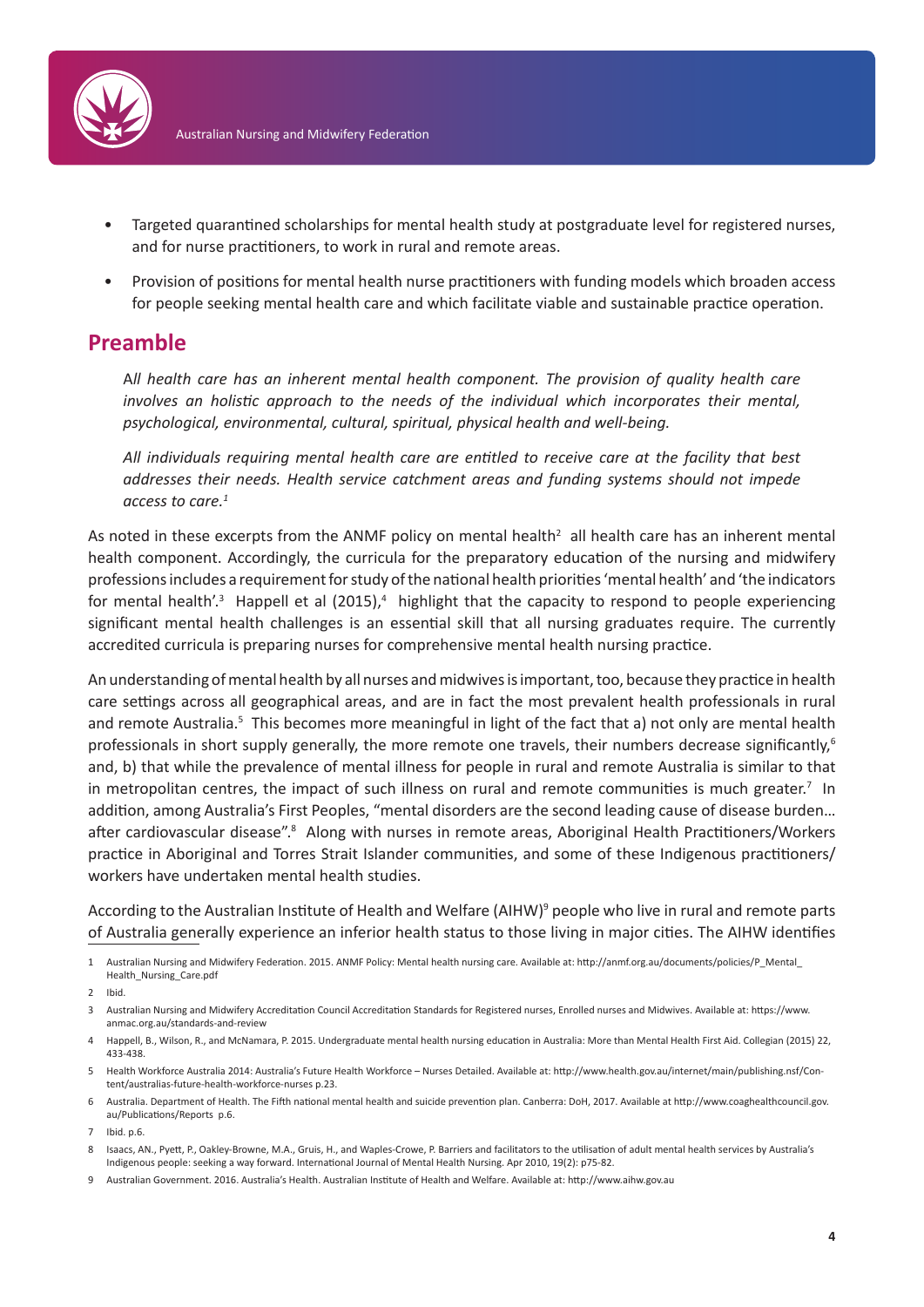

one of the contributing factors to this as "poorer access to, and use of, health services". In many rural and remote locations, there is only access to public health care services due to limited or no other healthcare providers.

## **Specific comments**

## *Terms of Reference:*

*(c) the nature of the mental health workforce, and*

## *(d) the challenges of delivering mental health services in the regions.*

## *Nurses and midwives in rural and remote centres*

Although the mental health workforce in this country comprises a broad range of professions including counsellors, social workers, psychologists, occupational therapists, nurses, doctors, and Aboriginal health workers,10 the majority of healthcare providers in rural and remote areas are nurses, and to a lesser extent, midwives.

Due to the size of the nursing workforce, nurses play a central role in providing initial, holistic and accessible physical and mental health care to those individuals in rural and remote settings. As outlined previously, all nurses provide mental health care, an integral part of caring for the individual, recognising the complex interrelationship between physical and mental health. They are in a position to respond to the high premature mortality/morbidity rates of individuals being treated for mental illness caused by physical illnesses, such as cardiac disease, diabetes and metabolic related disorders.

Early prevention, early diagnosis and identifying suicide risk in the treatment and management of mental health problems are essential in achieving positive outcomes for individuals. It is imperative, therefore, that nurses and midwives in rural and remote centres have opportunity for continuing professional development to remain relevant in their mental health knowledge base, to best ensure these critical interventions occur.

For many nurses and midwives in rural and remote practice, their role will be making initial assessment of mental health problems, and then identifying appropriate referral pathways to nursing colleagues with specific post graduate mental health qualifications, and/or other health professionals. While these may be located rurally, they are more likely to be found in regional or metropolitan centres, or at best provide services under a fly in, fly out model of care. Access to mental health experts for rural and remote health professionals and the communities in which they practice, is variable and quite often costly for the individuals and their families if travel is incurred to obtain these services.

Given the fact there may be delays in accessing mental health experts, it is imperative that nurses and midwives in rural and remote centres are educated on de-escalation strategies, for their own safety and that of other people in the facility, where the person is experiencing an acute episode or has a severe mental health condition. Particular problems arise for staff in rural areas when people experiencing psychotic episodes present to their facility. An example given by NSW ANMF members is that emergency departments in smaller hospitals in that State are gazetted to hold mental health patients under the Mental Health Act. Staffing of these rural gazetted hospitals is minimal and becomes unsafe when staff need to manage people with severe

<sup>10</sup> Australian Government Department of Health and Ageing. 2011. National Mental Health Workforce Plan. Published by the Victorian Government Department of Health, Melbourne, Victoria, on behalf of the Mental Health Workforce Advisory Committee. Available at: Department of Health and Ageing website at: www.health. gov.au p.1.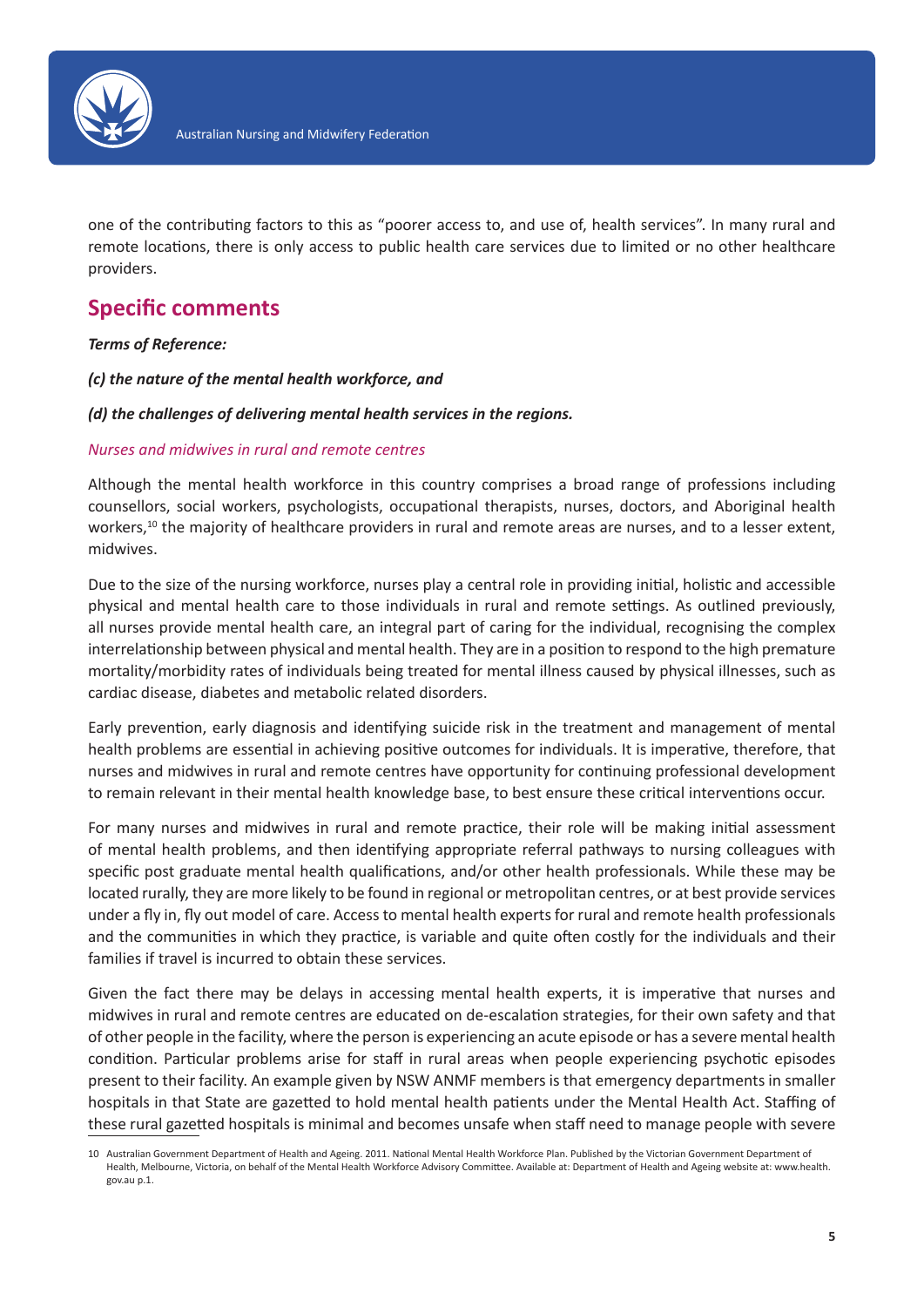

mental health conditions who are escorted by the police to the health facility for assessment. The risk is increased when this occurs overnight as there may only be two staff for the facility, when staff have limited mental health experience for managing high risk, and when delays occur in transporting the person to a more appropriate facility, once assessed.

In a survey undertaken by the NSW Branch of the ANMF last year<sup>11</sup> members were asked about their experiences accessing Mental Health Intensive Care Unit (MHICU) beds for individuals with severe mental health conditions. Responses from nurses in rural areas highlighted that due to the distance and associated risks involved in transferring these people to approved MHICUs, staff in the rural facility are often required to manage these high care mental health individuals for extended periods. Seclusion is very often the only safe option available for managing these high risk individuals. Nurses practicing in rural facilities expressed their frustrations as shown in the following examples: $12$ 

*...Have never been told which hospital would take our very unwell patients. We manage everyone ourselves. We just have to manage all types of patients here from 80 year old frail patients with depression to young aggressive males with ice-induced psychosis.*

*We do not have MICU…beds available in our LDH [Local Health District], such would most definitely assist in reducing seclusion and restraint episodes.*

*No such facilities exist in Northern NSW LDH, being non-metropolitan.* 

*We are just expected to deal with whoever is admitted. …aggressive [sic] or clients extremely psychotic have to be in seclusion or special care over the weekend or after hours…* 

Safety for nurses and midwives practising in rural and remote areas is clearly an issue due to multiple factors such as low staff numbers, isolation, distance from and accessibility to, mental health services/experts in major centres.

## *Nurse-led models of care*

Better choice and more accessible mental health care could be provided to people in rural and remote areas through different models of care, such as mental health nurse-led models, including mental health Nurse Practitioner-led models. This would enable people to remain in their rural or remote communities, obviously a more ideal option than the dislocation of travelling to a regional or metropolitan centre, for their mental health care.

As a workforce development strategy, the ANMF believes initiatives need to be developed and incentives need to be in place to retain the experienced mental health nursing workforce to mentor nurses new to mental health, to help grow the mental health nursing workforce. Mental health nursing requires a sound theoretical base upon which experiential mentoring can establish the necessary interpersonal and competency skills needed for safe practice. Rural and remote health facilities can, and should, encourage nurse and midwife employees to undertake post graduate studies in mental health by providing time release and funding assistance. This, in addition to providing opportunities for continuing professional development in mental health, will act as an incentive to remain in rural and remote locations.

<sup>11</sup> NSW Nurses and Midwives' Association. Mental Health Members Survey Report. October 2017. Available at: https://www.parliament.nsw.gov.au/committees/DBAssets/InquiryOther/Transcript/11088/Mental%20Health%20Survey.pdf

<sup>12</sup> Ibid. pp. 8-9.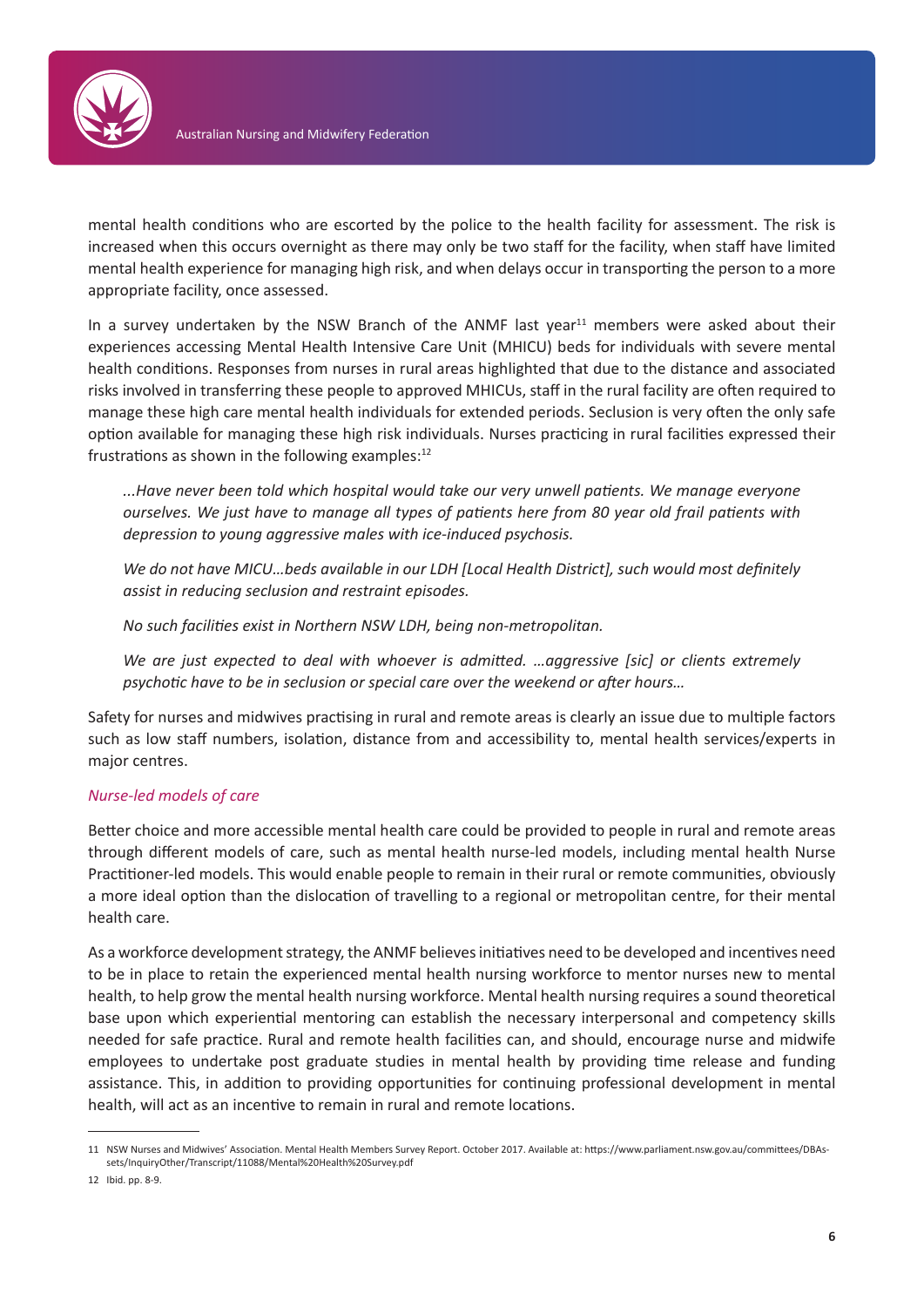

The ANMF cautions against schemes which promote credentialling of post graduate qualification holders, as validation of acquired mental health knowledge. This separate and often expensive process is not required, as the post graduate qualification itself attests to the additional body of knowledge.

Mental health nurses work effectively across health facilities and community care settings. However, their numbers decrease significantly as one moves into rural and remote areas,<sup>13</sup> and so, as described by Barraclough et al (2016)<sup>14</sup> mental health care in rural areas is often fragmented and inconsistent. These writers maintain that "mental health clients require regular services to manage care and prevent crisis situations" and that the lack of continuity in care in rural areas from visiting mental health clinicians compromises relationship building, so essential to optimal outcomes in mental health care. In particular, they contend that integrated services are the key to effective mental health care. This study is recommended to the Senate Inquiry as it provides an evidence-base for implementing Nurse-Practitioner-led primary healthcare mental health services in rural areas.<sup>15</sup> As stated:

*The findings of this study highlight the potential of NPs [Nurse Practitioners] in primary healthcare settings to contribute to the delivery of integrated services. This is likely to be of particular relevance in other rural settings where limited health service resources mean that innovative approaches to service delivery are required to address complex health problems and provide high-quality care.*

The Barraclough et al study concluded that<sup>16</sup>:

T*he service showed considerable evidence of integration with acute mental health services. Most importantly, the service was based on a model of care developed specifically for the needs of a local community, and established an accessible service and ongoing support to clients and their families in a small rural community.*

For Nurse Practitioner-led models of care to be viable in rural and remote centres, these health professionals need to be recognised as being able to provide independent mental health services, and be appropriately remunerated under MBS item numbers. In fact, there should be changes to the Practice Nurse Incentive Payment (PNIP) and a substantial increase in the payment for MBS items for Nurse Practitioners in private primary health care settings for mental health, to enable them to establish viable and sustainable practices.

#### *Aboriginal and Torres Strait Islander peoples' mental health*

The Fifth national mental health and suicide prevention plan  $(2017)^{17}$  highlights that Aboriginal and Torres Strait Islander peoples "have higher rates of mental illness and suicide, higher rates of substance use burden, and rates of psychological distress more than twice those of the general population". This Report identifies causative stressors as including: discrimination, racism and social exclusion; grief and loss; removal of children; economic and social disadvantage; family and community violence; incarceration; substance use; and physical health problems. Further, that the intergenerational trauma associated with these stressors can

<sup>13</sup> Workforce data sourced from the National Health Workforce Dataset. Australian Government Department of Health, 2017. Available at http://hwd.health.gov.au/ datasets.html

<sup>14</sup> Barraclough, F., Longman, J., and Barclay, L. Integration in a nurse practitioner-led mental health service in rural Australia. Australian Journal of Rural Health. 2016, 24. Pp.144-150.

<sup>15</sup> Ibid. p.145.

<sup>16</sup> Ibid. p.149.

<sup>17</sup> Australia. Department of Health. The Fifth national mental health and suicide prevention plan. Canberra: DoH, 2017. Available at http://www.coaghealthcouncil.gov. au/Publications/Reports. p.6.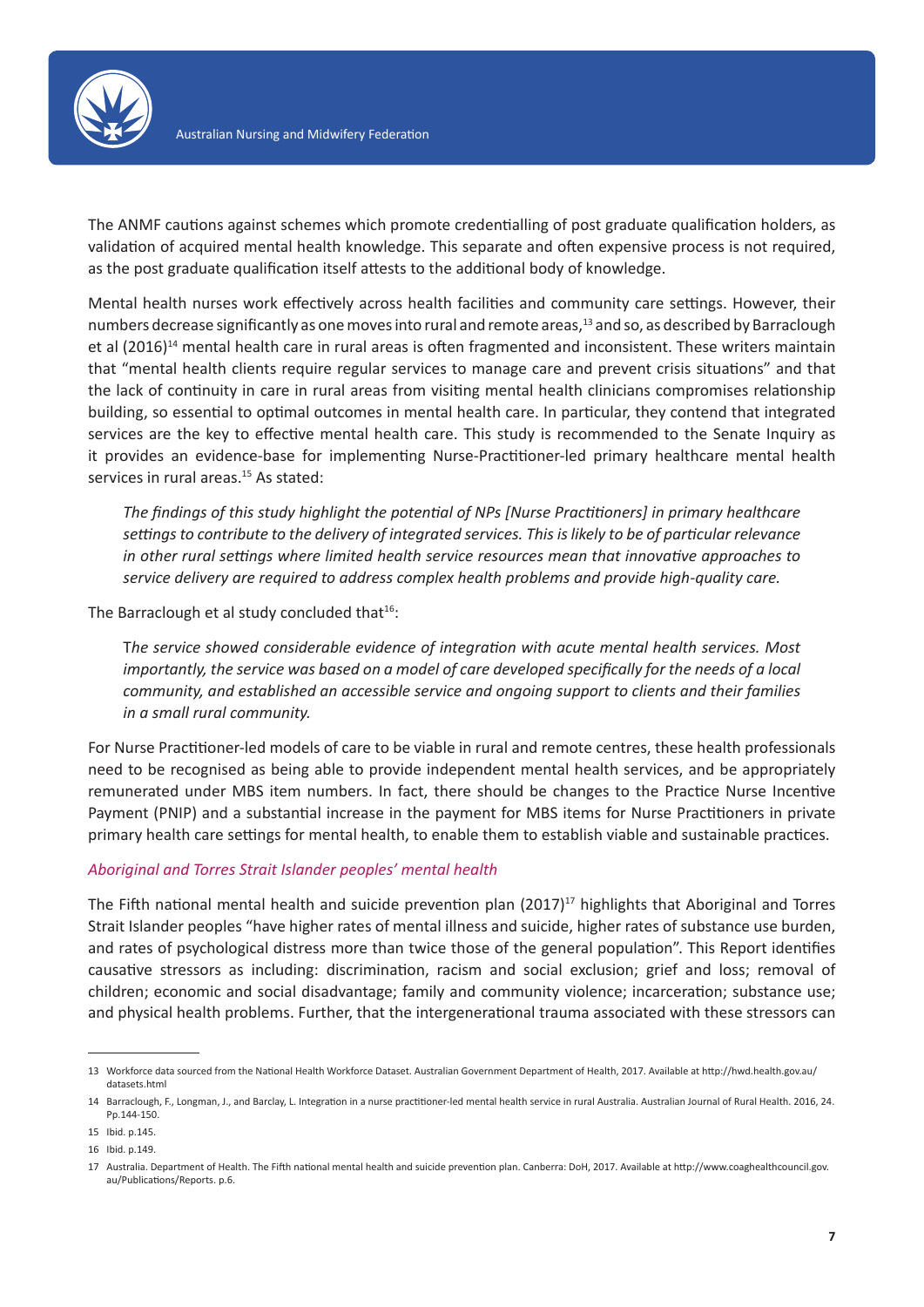

impact upon Aboriginal and Torres Strait Islander communities.<sup>18</sup>

The Australian health system has been slow to recognise the serious need to address mental health issues amongst Aboriginal and Torres Strait Islander peoples, and, due to inherent distrust of mainstream health services, Indigenous people have been reluctant to seek help for their mental ill health. Dee Hellsten, an Aboriginal mental health nurse, explains<sup>19</sup> that "understanding Indigenous health issues requires an exploration of how traditional lifestyles influenced health before settlement and how Indigenous health has declined over the past 200 years." She says, "when you are physically ill you have your mind to help you get through but when it is your mind that is in trouble it can be very difficult." Dee used her intimate knowledge of being an Indigenous woman, and her experience and qualifications as a mental health nurse, to write the course for a Graduate Certificate in Indigenous Mental Health and Well-being, which has been offered by the Southern Queensland University via distance education, over the past few years. The main aim of the course has been to help non-indigenous health professionals working in Indigenous communities to improve their relationships within these communities, to build trust, and thereby enhance their mental health practice. This and any similar courses should be supported to enable on-going viability and promoted widely within the nursing and midwifery professions.

## *Young people*

Early intervention services are the ideal in relation to mental health care for youth and adolescents. Young people in rural and remote centres often either miss out on services because there are none available where they live, or tend not to access services that do, due to the stigma of admitting to mental illness in a small community. The Fifth national mental health and suicide prevention plan draws attention to the notion that stigmatising views about mental illness may be more entrenched in rural and remote regions.<sup>20</sup>

According to The Fifth national mental health and suicide prevention plan the lack of available mental health services in rural and remote areas results in many people not accessing prevention, primary health care and early intervention services,<sup>21</sup> and says "they present late, are diagnosed late and often are at a more advanced stage of illness, with corresponding physical comorbidities". This also means more resources are required in expensive and lengthy treatments and is an inefficient use of scarce human and fiscal capital.

#### *Aged care*

As a society, we are living longer and as such require good physical and mental health care into old age. Access to appropriately qualified staff in aged care facilities is an issue, with fewer registered nurses available to provide health care and insufficient staff overall. Access to good mental health care is limited. Mental health qualified nurses (both registered nurses and Nurse Practitioners) would be able to provide the services required if the appropriate structures were put in place.

Many nurses have acquired formal qualifications in dementia care nursing to inform and enhance their practice in this area, whether this is a focus of their clinical role, such as in a residential aged care facility, or forms a part of a broader role, such as in community care (for example, mental health nurses). These studies should be encouraged and facilitated for nurses practising in rural areas.

<sup>18</sup> Ibid.

<sup>19</sup> Hellsten, D. Working life article. Australian Nursing Journal. Feb 2009. 16(7). P. 26

<sup>20</sup> Australia. Department of Health. The Fifth national mental health and suicide prevention plan. Canberra: DoH, 2017. Available at http://www.coaghealthcouncil.gov. au/Publications/Reports p.39.

<sup>21</sup> Ibid. p.7.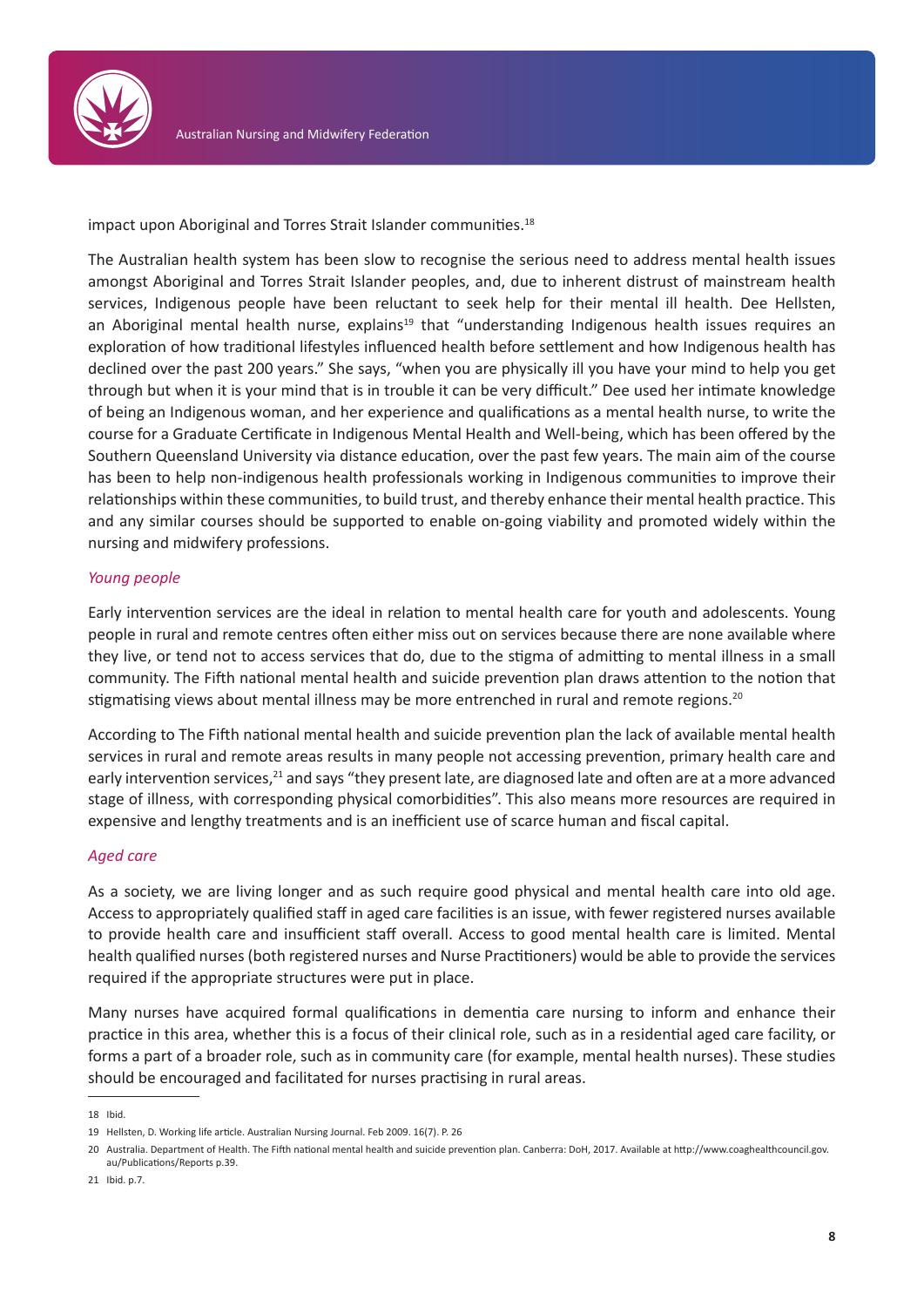

Many people in the very early stages of dementia present to community health, General Practice clinics or mental health facilities, suffering from depression and/or anxiety. The recognition of these early symptoms would be enhanced by providing appropriate dementia education and training to nurses in general practice, mental health nurses and other nurses in the rural health workforce. Early recognition and timely intervention in the early stages of dementia can be critical to future care and quality of life. A primary health care and mental health workforce that is better equipped to see beyond the primary diagnosis and recognise the early signs of dementia will have a positive outcome both for the individual and their community.

The nurse practitioner role is growing within the aged care sector and their expertise in this field should be encouraged by opening up positions in rural aged care facilities. The expertise of these clinicians enables them to identify and diagnose early stage dementia, and to prescribe the appropriate treatment modalities. This also applies to Nurse Practitioners in the mental health field. The ANMF, therefore, requests that the Inquiry recommend the inclusion of funding mechanisms for nurse practitioners to work in rural locations.

## *Term of Reference:*

## *(f) Opportunities that technology presents for improved service delivery*

The Australian telehealth initiative began in 2011 with the National Digital Economy Strategy.<sup>22</sup> Part of the stated goal of this Strategy was:

*Through the government's investments in telehealth, by July 2015, 495,000 telehealth consultations*  will have been delivered providing remote access to specialists for patients in rural, remote and *outer metropolitan areas, and by 2020, 25 percent of all specialists will be participating in delivering telehealth consultations to remote patients.23* 

By July 2011, the Commonwealth Government had introduced Medicare funded health services via communication technologies to support access for people in remote, rural and outer metropolitan areas to medical specialists' services. The funding enabled nurses in general practice, midwives, Nurse Practitioners, Midwives with an endorsement for scheduled medicines and nurses in Section 19(2)1 exempt settings, colocated with a person receiving a medical specialist service via Telehealth on-line video consultation, to provide a percentage of the rebatable Telehealth services. These consultations could occur in the person's home, a general practice, residential aged care facility, Aboriginal Medical Service or, in the case of Nurse Practitioners, Midwives with an endorsement for scheduled medicines or remote area nurses, in their practice facility or other settings.

Access to mental health services in rural and remote locations can be greatly augmented by the use of telehealth technology. Telehealth mental health services can be used to link a person requiring mental health care with mental health experts in major centres, such as a mental health Nurse Practitioner, and/or medical mental health specialists.

Greater utilisation of telehealth for mental health care provides several benefits, including: convenience for the person seeking care and their families by not having to travel long distances, incurring travel and accommodation costs; less disruption to family life for the individual by being able to remain in their community; ability for family or friends to more easily accompany the person to their consultation; ability for the nurse

<sup>22</sup> Australian Nursing Federation. 2013. Telehealth Standards: Registered Nurses. Australian Nursing Federation. Australia. Available at: http://anf.org.au/documents/ reports/Telehealth\_Standards\_Registered\_Nurses.pdf

<sup>23</sup> Ibid. p.5.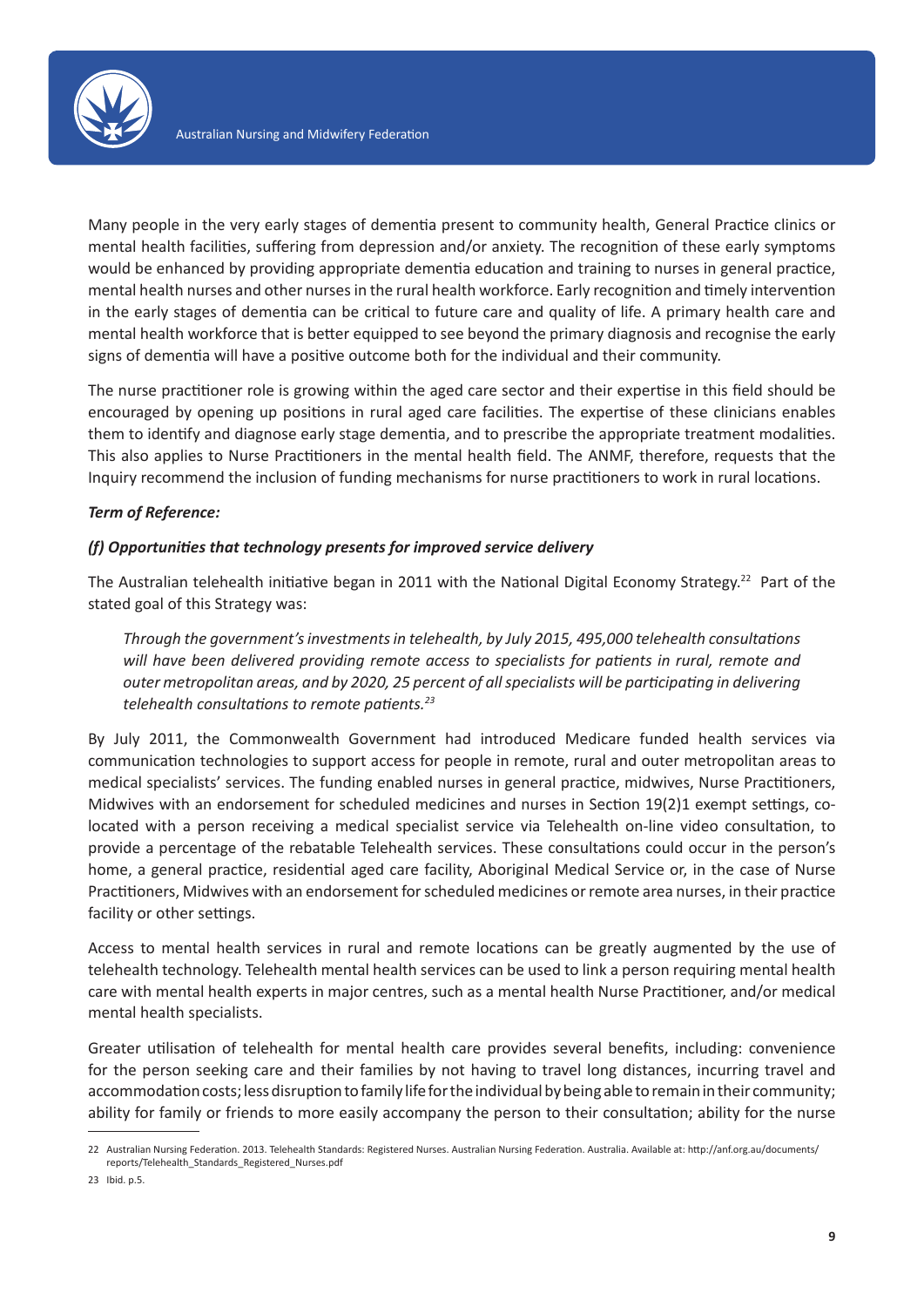

or midwife involved in the person's care to participate in the consultation, if agreeable by all parties; easy access to expert advice and treatment discussions; better range of choice in health professional/s involved in care; educative opportunities for nurses and midwives in rural and remote locations; and, the opportunity for better integration of services and collaborative practice for health professionals.

Within the implementation of the digital health strategy, supported by the ANMF, the My Health Record will also prove a useful tool for mental health care in rural and remote locations. The connectivity of the My Health Record will enable people to have one record that all health care providers can access, to facilitate a shared understanding of the most recent care being provided, especially medicines regimes. Individuals will also have control over the information they want to share with health professionals as well as what information they want removed from their record.

#### **Strategies to aid capacity building for the rural and remote mental health workforce**

The strategies which the ANMF considers can aid capacity building for the rural and remote mental health workforce, include:

- Structured clinical placement opportunities in rural and remote health care facilities, for nursing and midwifery students, to promote the integration of physical and mental health, as well as showcase the benefits of country living.<sup>24</sup>
- Improving support for newly graduated nurses and midwives in rural and remote health facilities to aid retention; as well as assisting rural and remote nurse and midwife managers in their role as preceptors of beginning registered practitioners.<sup>25</sup>
- Mental health specific continuing professional development of registered nurses, enrolled nurses and midwives working in rural and remote locations, facilitated by managers (both time release and funding assistance).
- De-escalation education for all nurses and midwives practising in rural and remote centres, in the management of people with mental illness.
- Encouragement of registered nurses and midwives to undertake post graduate mental health programs, with the flexibility of distance education modules.
- Targeted quarantined scholarship funding for nurses and midwives to undertake post graduate level studies in mental health, to work in rural and remote areas.
- Targeted quarantined scholarship funding for mental health nurse practitioners to work in rural and remote areas.
- Provision of scholarships for education and professional development specifically in dementia care for all nursing staff and care workers in rural aged care.
- Provision of positions in rural and remote locations for mental health Nurse Practitioners.

<sup>24</sup> Penman, J., Martinez, l., Papoulis, D., and Cronin, K. Voices from the Field: Regional Nurses Speak About Motivations, Careers and How to Entice Others to Pursue Mental Health Nursing. International Journal of Education Scholarship. 2018. Jan 30, 15(1).

<sup>25</sup> Lea, J., and Cruickshank, M. The role of rural nurse managers in supporting new graduate nurses in rural practice. Journal of Nursing Management. 2017. Apr 25, (3):176-183.